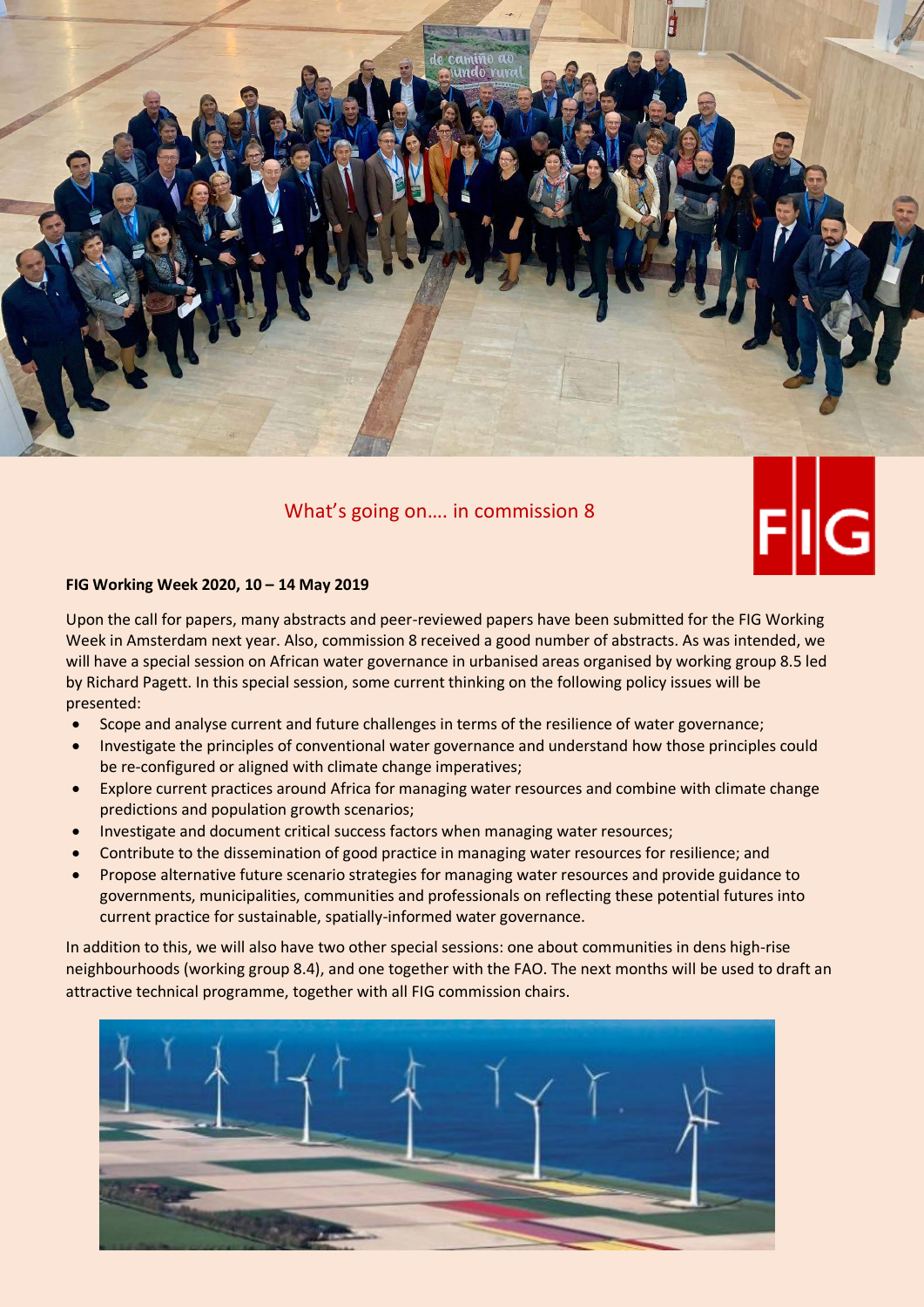### **Side event FIG Working Week 2020 Amsterdam**

Right after the FIG Working Week, a comprehensive tour on Dutch land- and water management will be organised to show you how water has shaped spatial planning practice and developments in the Netherlands. On this day, Rotterdam municipality, Port of Rotterdam, Radboud University, TU Delft and the Dutch cadastre and mapping agency join forces to guide you along a number of must-see projects in the field. Don't miss this opportunity while you are in the Netherlands and save the date 14 May 2019 in your agenda. You can find more information on the FIG2020 [website.](http://www.fig.net/fig2020/other_pre-post_events.htm) Registration has opened already, so make sure that you will secure a seat (first come, first served).





## **Joint Commission Activities**

#### *Urban-rural linkages*

GLTN has reached out to FIG for the development of a conceptual framework on urban-rural land linkages. Urban and rural spaces offer different but complementary assets and strengths, and better integration of development interventions is needed to ensure better socio-economic performance. However, land being central in the development discourse and in the 'spatial' aspects of development is not well articulated in the debates nor it features as a key "core" component of urban-rural linkages discourse. There is a need to reverse this situation and the development of a conceptual framework on urban-rural land linkages becomes a necessity. This task will be taken by GLTN professional cluster, in collaboration with partners (e.g. FIG) and key experts and land stakeholders. The work will involve a scoping of existing literature, understanding its relevance to the over-all sustainable development agenda, identifying key challenges as well as potential opportunities, discussions and consultations with experts, and finally, offering a robust conceptual framework. Together with commission 7 and 9 we will form a team to work on this for the upcoming year.

## Advances in Geodata Analytics for Smart Cities and Regions in Cluj-Napoca, Romania (Sept 23rd – 27th)

Commission 3 (spatial information management) organised the event together with local partners (see [http://fig.net/news/news\\_2019/09\\_com3\\_event.asp](http://fig.net/news/news_2019/09_com3_event.asp) for the report of the event). The results of the analysis of GIS tools for participatory planning were presented as well. Several participants are interested to team up and follow up on further research on this topic. Should you be interested to join, please let us know (see email below).